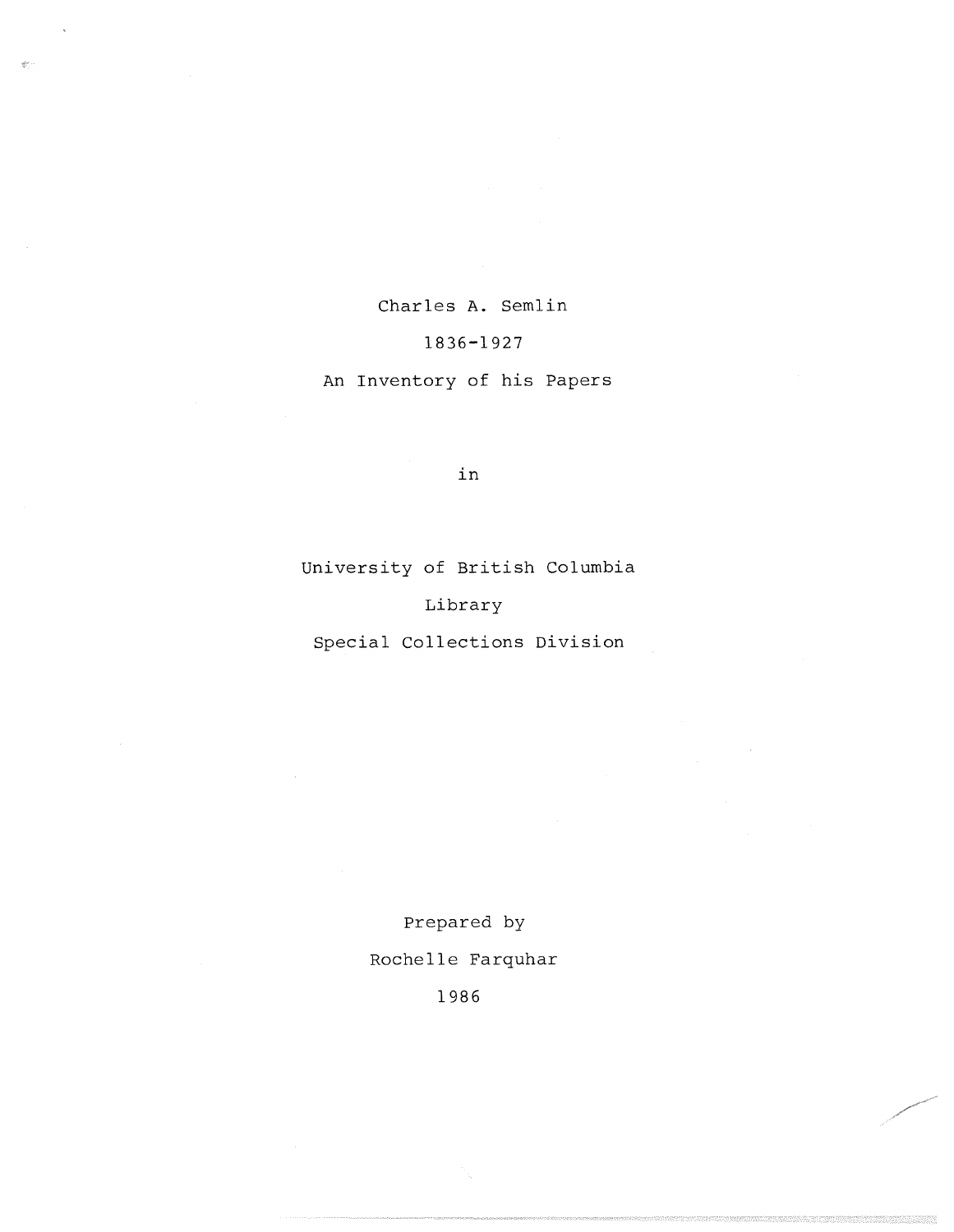Semlin

#### Introduction

The Charles A. Semlin Papers

Charles Augustus Semlin was born of United Empire Loyalist descent in Barrie, Upper Canada, in October 1836. Leaving a teaching job in Barrie, he came to British Columbia in 1862 at the time of the Cariboo goldrush, and settled in Cache Creek.<br>He bought the Dominion Ranch off Thomas Buis of Lytton in August bought the Dominion Ranch off Thomas Buis of Lytton in August 1870. He was also a partner in Semlin & Stuart until it was disbanded in 1873. From 1871 to 1876, and from 1882 to 1903, he was the Conservative MLA representing Yale in the Legislative Assembly. He became leader of the opposition in 1894, and premier in 1898. While premier, he also held the portfolios of public works and agriculture, and was also provincial secretary part of the time. Dismissed from office in 1900, he retired from<br>political life in 1903. He remained active at his Cariboo ranch He remained active at his Cariboo ranch and in the Interior Stock Raisers Association. Remaining unmarried, he died at Ashcroft on November 3, 1927 .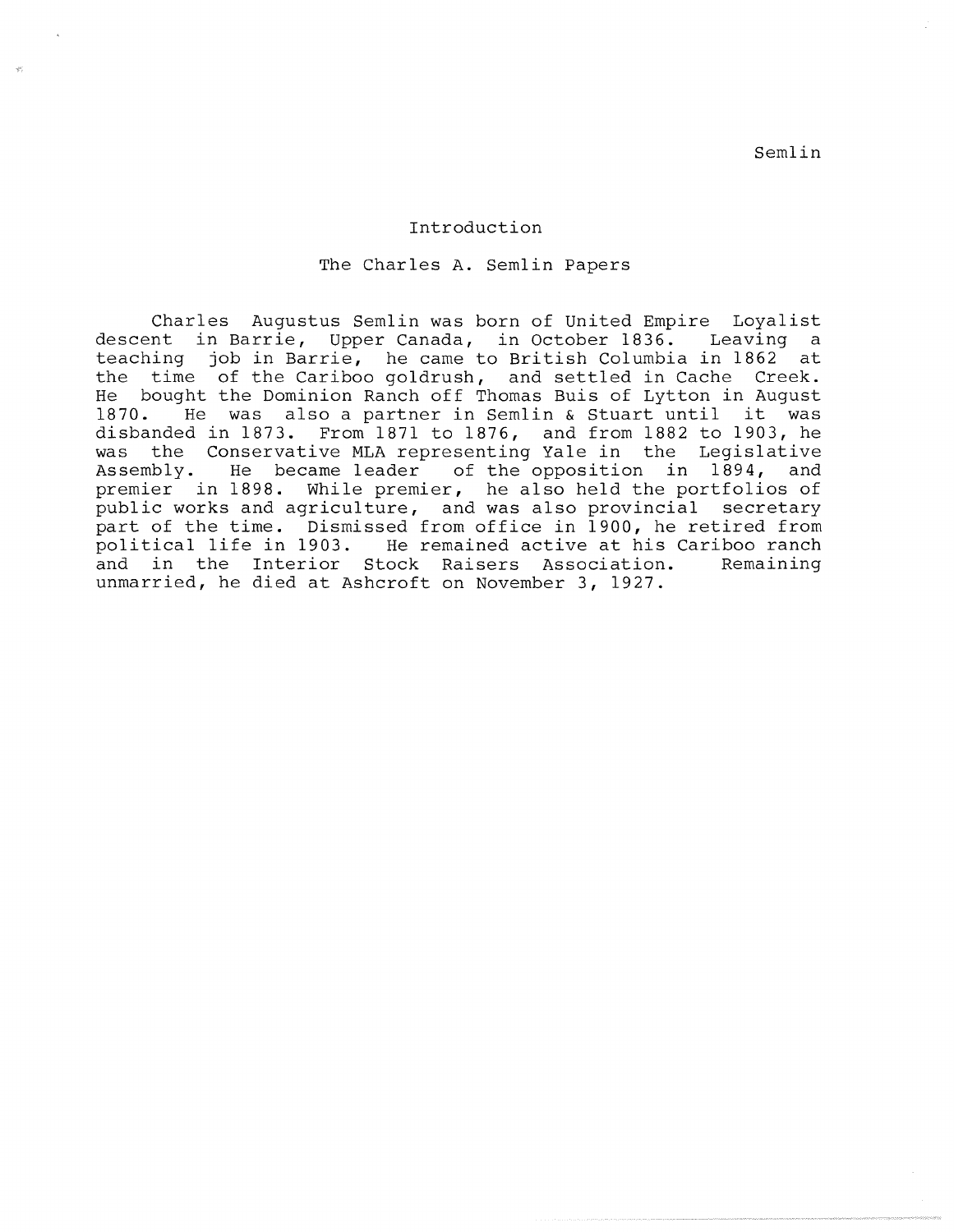Semlin

#### Guide to the Inventory

The Semlin Papers which are-contained in three boxes<br>de an assortment of items relating to Mr. Semlin's include an assortment of items relating to Mr. Semlin's<br>activities between 1870 and 1918. Within the general series are activities between 1870 and 1918.<br>items of correspondence, and m and miscellaneous items. Material associated with the Dominion Ranch also includes correspondence and day books of the ranch which are of special interest in that they offer glimpses into the early ranching days in the interior<br>of British Columbia. In addition the papers include a few items In addition the papers include a few items relating to The Interior Stock Raisers Association and the partnership of Semlin & Stuart .

Another item of special note is the letterpress copybook which contains correspondence from Semlin's office during his<br>premiership. Most such copybooks from premier's offices are premiership. Most such copybooks from premier's offices<br>in the Provincial Archives of British Columbia. Many of the Provincial Archives of British Columbia. Many of the letters reflect his portfolios of public works and agriculture. Major correspondents include Lieutenant-Governor T.R. McInnes and the following members of the Legislative Assembly: F.J. Deane (Yale South), Thomas Forster (Delta), R.F. Green (Kootenay West-Slocan), H. Helgeson (Quesnelle Forks), H.D. Helmcken (Victoria), Alex Henderson (Newcastle City), J.M. Kellie (Kootenay West-Revelstoke), Thomas Kidd (Richmond), J.C. Kinchant (Cariboo), R. MacPherson (Vancouver), J.M. Martin (Kootenay West-Rossland), C.W. Munro (Chilliwack), Alan W. Neill (Alberni), J.D. Prentice (Lillooet East), and Ralph Smith (Nanaimo). There are also more than a dozen letters to W.L. Flood.

The papers were donated in 1952 by Edward D. McRae of Ashcroft, B.C.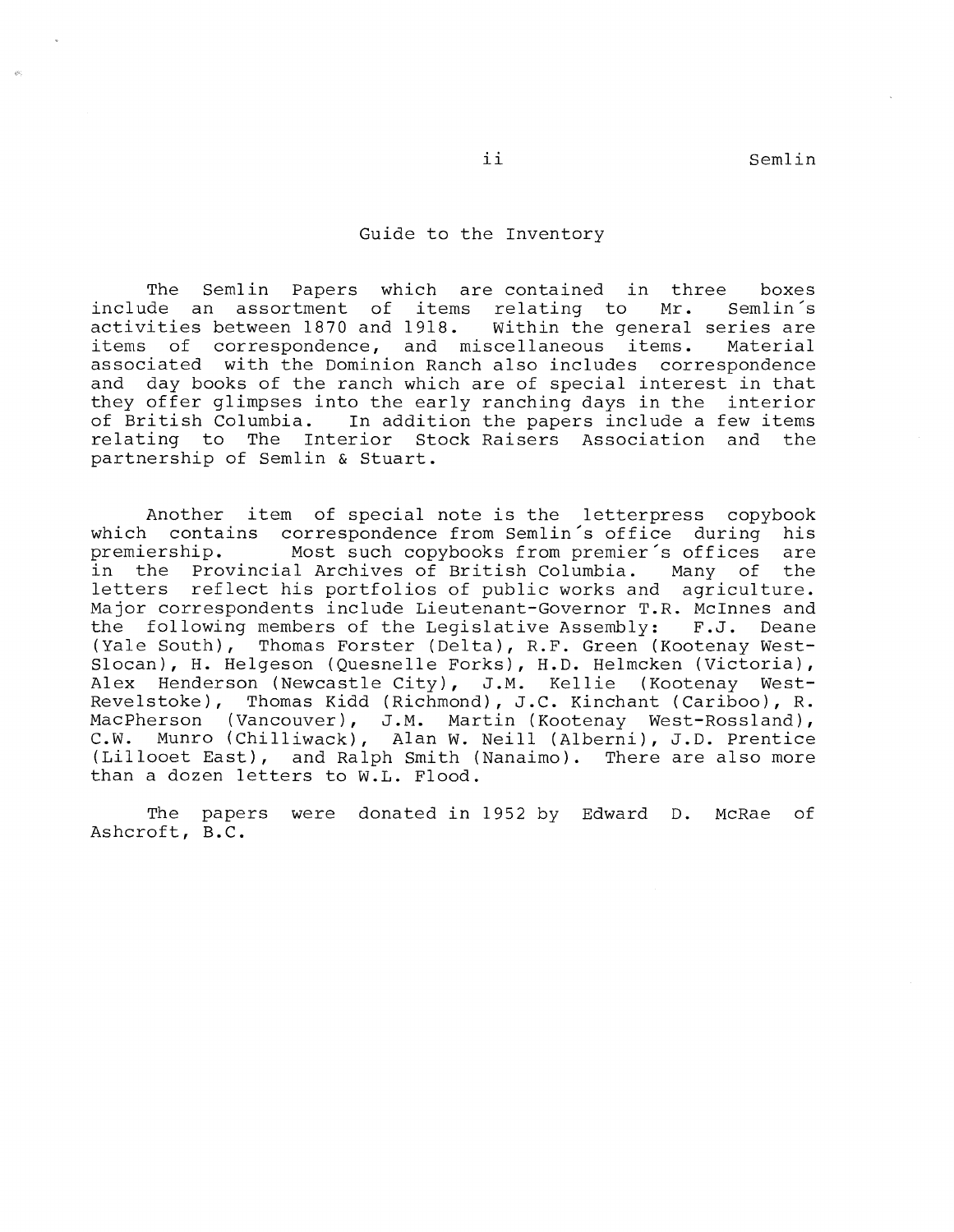## Table of Contents

 $\sim$ 

 $\langle \hat{\rho}_i \rangle$ 

| Introduction                                                                                                            | i                                                      |
|-------------------------------------------------------------------------------------------------------------------------|--------------------------------------------------------|
| Guide to Inventory                                                                                                      | ii                                                     |
| Table of Contents                                                                                                       | iii                                                    |
| Name Index                                                                                                              | iv                                                     |
| Inventory                                                                                                               |                                                        |
| General Series<br>GENERAL CORRESPONDENCE<br>CLIPPINGS<br><b>EPHEMERA</b><br>MISCELLANY                                  | 1<br>1<br>$\mathbf{1}$<br>$\mathbf{I}$                 |
| Subgroups<br>Dominion Ranch<br>INCOMING LETTERS<br>FINANCIAL RECORDS                                                    | 1                                                      |
| Day books<br>Ledgers<br>Bills & receipts<br>Financial miscellany<br>MISCELLANY                                          | 2<br>$\frac{2}{2}$<br>$\overline{c}$<br>$\overline{2}$ |
| Government of British Columbia - Premier's Office<br><b>OUTGOING LETTERS</b><br>Letterpress copybook<br><b>EPHEMERA</b> | 2<br>$\overline{2}$                                    |
| The Interior Stock Raisers Association<br>PERSONAL CORRESPONDENCE & MINUTES<br><b>EPHEMERA</b>                          | 2<br>$\overline{2}$                                    |
| Semlin & Stuart<br>FINANCIAL RECORDS<br>Ledger<br>Financial miscellany                                                  | 2<br>$\overline{2}$                                    |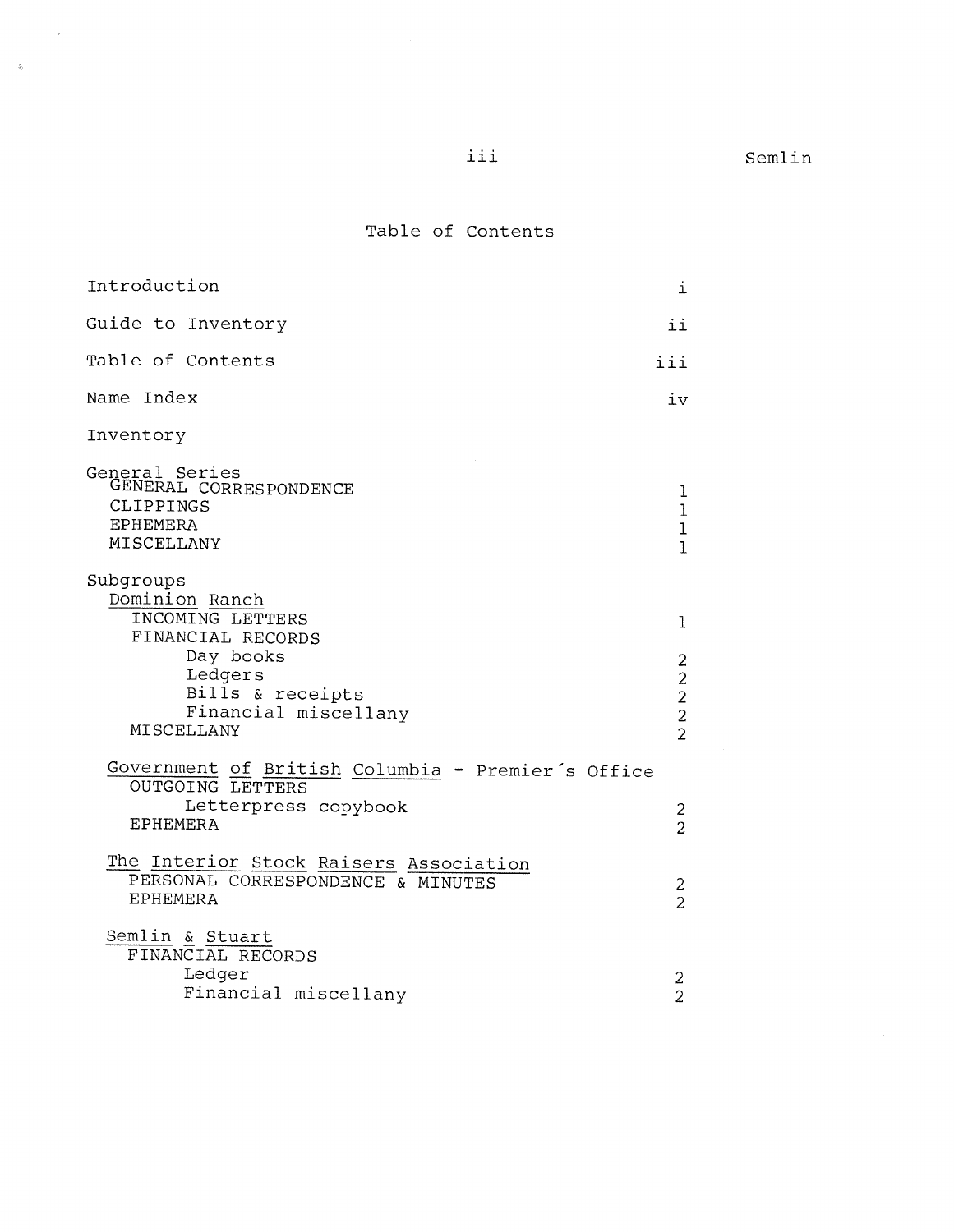$\sim$ 

### Name Index

The following names are all found on page 1 of the inventory. There is a further index to correspondence at the front of the Letterpress copybook in Box 2-7.

| Ashcroft Conservative Association       |
|-----------------------------------------|
| BALDWIN, A.A.                           |
| BANNERUN, D.L.                          |
| BEATTIE, M.                             |
| Bissinger & Co.                         |
| British Columbia Historical Association |
| CAMPBELL, J.                            |
| DODDS, C.                               |
| DUNN, T.H.                              |
| FREDERICK, Wm. Foster                   |
| The Great West Permanent Loan Company   |
| J. Hemans & Co.                         |
| Inland Agricultural Association         |
| S.L.                                    |
| Macgowan & Co.                          |
| MCLEOD, M.A.                            |
| MORGAN, T.P.                            |
| PARKE, F.                               |
| SAVAGE, J.                              |
| Simon Leiser & Co.                      |
| Water Rights Branch                     |
| WILLIAMS, A. W.                         |
| Josie                                   |
| Old Man Charlie                         |

 $\omega$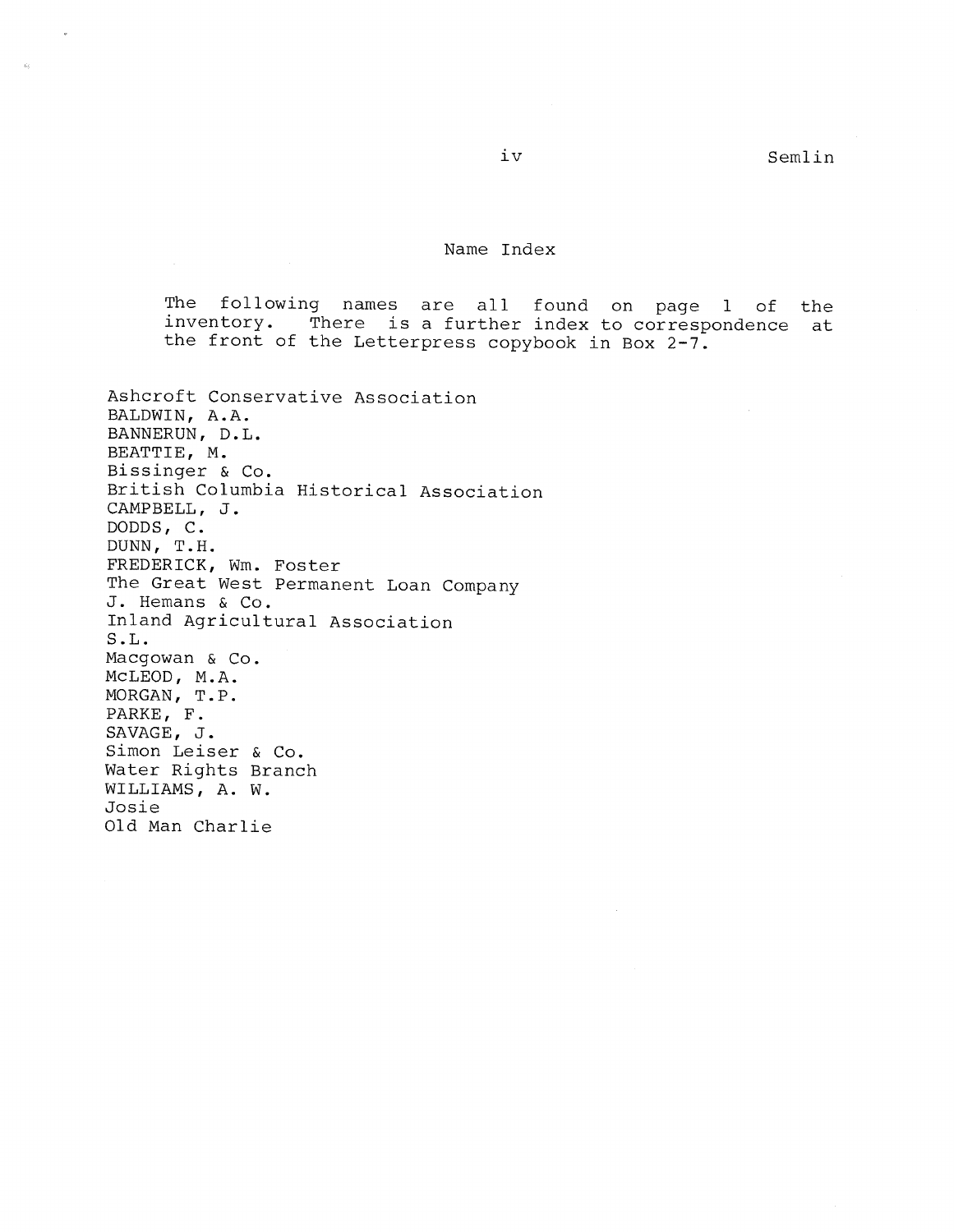# Charles A. Semlin Papers Inventory

 $\epsilon$ 

 $\bar{R}$ 

| Box     | & Folder No. |                 | Subject                      | Dates      |  | No. of Items            |
|---------|--------------|-----------------|------------------------------|------------|--|-------------------------|
|         |              |                 | General Series               |            |  |                         |
|         |              |                 | GENERAL CORRESPONDENCE       |            |  |                         |
| $1 - 1$ |              |                 | Ashcroft Conservative Assoc. | 1917       |  |                         |
|         |              |                 | BEATTIE, M.                  | n.d.       |  |                         |
|         |              |                 | British Columbia Historical  |            |  |                         |
|         |              |                 | Association                  | 1910       |  |                         |
|         |              | DODDS, C.       |                              | $1916 - 7$ |  | 4                       |
|         |              |                 | The Great West Permanent     |            |  |                         |
|         |              |                 | Loan Company                 | 1917       |  | 1                       |
|         |              | S.L.            |                              | 1917       |  | $\overline{2}$          |
|         |              |                 | MCLEOD, M.A.                 | 1916       |  | $\overline{\mathbf{c}}$ |
|         |              | PARKE, F.       |                              | n.d.       |  |                         |
|         |              |                 | Provincial Secretary         | 1885       |  |                         |
|         |              | Josie           |                              | 1917       |  |                         |
| $1 - 2$ |              | CLIPPINGS       |                              | 1902,1908  |  | $\overline{2}$          |
| $1 - 3$ |              | <b>EPHEMERA</b> |                              |            |  | 12                      |
| $1 - 4$ |              | MISCELLANY      |                              |            |  | 17                      |
|         |              | Envelopes       |                              |            |  | 6                       |
|         |              |                 |                              |            |  |                         |

# SUBGROUPS

# Dominion Ranch

|         | INCOMING LETTERS                |           |                |
|---------|---------------------------------|-----------|----------------|
| $1 - 5$ | BALDWIN, A.A.                   | 1917      | 2              |
|         | BANNERUN, D.L.                  | 1902      |                |
|         | Bissinger & Co.                 | 1917      |                |
|         | CAMPBELL, J.                    | 1907      | 1              |
|         | DUNN, T.H.                      | 1901,1902 | 5              |
|         | FREDERICK, Wm. Foster           | 1880      | 1              |
|         | J. Hemans & Co.                 | 1908      | $\overline{c}$ |
|         | Inland Agricultural Association | 1901      | 1              |
|         | Macqowan & Co.                  | 1916      |                |
|         | MORGAN, T.P.                    | 1917      |                |
|         | SAVAGE, J.                      | 1896      |                |
|         | Simon Leiser & Co.              | 1908      |                |
|         | Water Rights Branch             | 1914      |                |
|         | WILLIAMS, A.W.                  | 1917      |                |
|         | Old Man Charlie                 | 1917      |                |
|         |                                 |           |                |